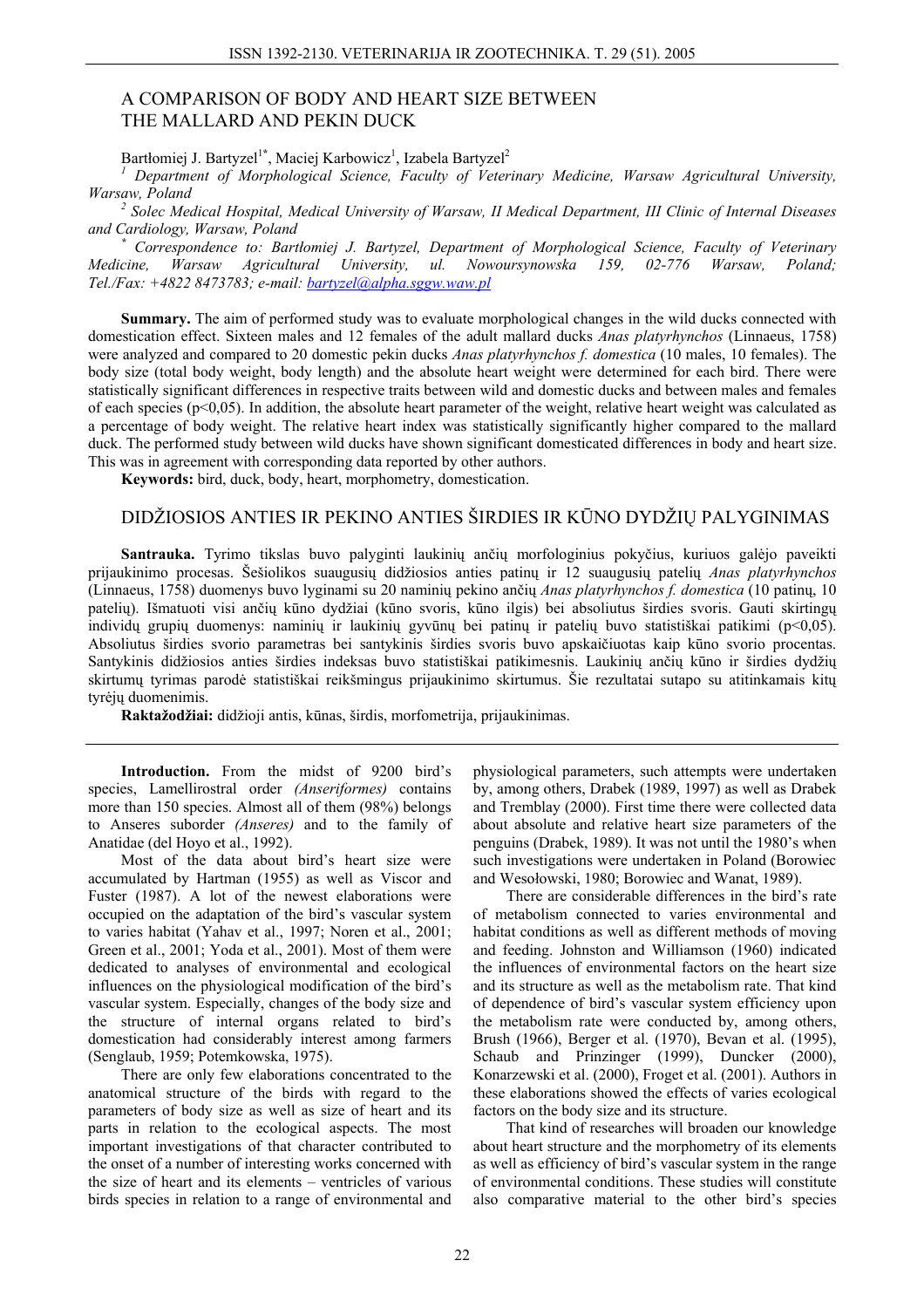particularly wild and domestic birds of Lamellirostral order. The aim of the present study was to contribute the knowledge of domestication effect on the body and heart size of the wild mallard duck. In the near future all of these papers will compose as the whole monographic elaboration.

**Materials and methods.** The material of examination included 28 adult mallard ducks (16 males, 12 females) obtained from hunters (in the middle of hunting season, between September and October, 1995- 1999) in the neighborhood of Szczecin, Poland and 20 adult pekin ducks (10 males, 10 females) obtained from duck farm in September 1998.

As soon as the birds were delivered to the laboratory, their taxonomy, age and sex were determined basing on the differences in morphological and anatomical structures accordingly to methods by Madge and Burn (1989) as well as by Gille and Salomon (1999). Subsequently the ducks were weighed on an electronic scale with precision to 5 g. Then absolute body length were estimated using measuring tape with accuracy to l mm.

The hearts were dissected, rinsed off the blood and dried on blotting paper. The pericardium was removed, and the main blood vessels were cut at one millimeter above right and left atrium (*atrium dextrum et sinistrum*), accordingly to technique proposed by Viscor et al. (1985), Drabek (1989, 1997) as well as by Drabek and Tremblay (2000). Afterwards, the hearts prepared just like that were

fixed in 10% formaldehyde solution. The preserved hearts were studied anatomically more than six weeks later. Subsequently the hearts were weighed on an electronic scale with precision to 5 g; also relative heart weight as a percentage of body weight was calculated.

Using t-Student test, corresponding mean values of the studied absolute parameters were compared between wild and domestic ducks and between males and females of each species separately. All statistical computations were done using Statistica software package (StatSoft Inc., 2000).

**Results.** Body size data and absolute values of the heart parameters of the mallard and pekin ducks are tabulated in Table 1. Almost all of the mean values obtained for males are not statistically significant differ in relation to those for females (Table 1). There were statistically significant differences of body and heart size between wild and domestic ducks, which manifested by larger total values of all parameters for pekin duck (Table 2). Both males and females of the mallard was distinctly smaller than respective sex of the pekin duck. The weight and length of the body was respectively, 38 and 73% of the domestic duck body size values (Table 3). Moreover, the heart of the mallard was hardly 45% of the weight of the domestic duck heart (Table 3). On the other hand the relative rate of the heart weight was greater in the mallard males as well as females than in pekin duck of the respective sex (Table 2).

Table 1. **Absolute body and heart size parameters of the adult mallard duck** *Anas platyrhynchos* **and the adult pekin duck** *Anas platyrhynchos f. domestica* **(X, mean values; SD, standard deviation; V, coefficient of variability; t, value of t-Student test; p, significance level; NS, differences not significant; range of variation in the parentheses, B - body weight, D - body length, H - absolute heart weight)** 

| Adult form of wild mallard duck   | males $n=16$                        |      | females $n=12$                    |      | males vs. females           |
|-----------------------------------|-------------------------------------|------|-----------------------------------|------|-----------------------------|
| Parameter                         | $X\pm SD$                           | V    | $X\pm SD$                         | V    |                             |
| B(g)                              | $1320 \pm 100$<br>$(1100-1740)$     | 7,6  | $1250 \pm 145$<br>$(1030-1470)$   | 11,6 | <b>NS</b>                   |
| $D$ (mm)                          | $519 \pm 18$<br>$(480 - 545)$       | 3,5  | $483 \pm 15$<br>$(460 - 510)$     | 3,1  | $t = 5,46$<br>$p \leq 0.01$ |
| H(g)                              | $10,0 \pm 1,0$<br>$(8,2-11,9)$      | 10,4 | $8,6{\pm}1,1$<br>$(7.0 - 10.5)$   | 12,8 | $t=3,42$<br>$p \leq 0.01$   |
| Adult form of domestic pekin duck | males $n=10$                        |      | females $n=10$                    |      | males vs. females           |
| Parameter                         | $X\pm SD$                           | V    | $X\pm SD$                         | V    |                             |
| B(g)                              | $3138 \pm 185$<br>$(2800 - 3400)$   | 5,9  | $3143 \pm 262$<br>$(2650 - 3450)$ | 8,3  | <b>NS</b>                   |
| $D$ (mm)                          | $706 \pm 18$<br>$(680 - 730)$       | 2,5  | $630 \pm 29$<br>$(620-701)$       | 4,6  | $t=4,77$<br>$p \leq 0.01$   |
| H(g)                              | $19,5 \pm 1,4$<br>$(18, 0 - 21, 9)$ | 7,3  | $18,9 \pm 1,1$<br>$(17,1-20,7)$   | 6,0  | <b>NS</b>                   |

**Discussion.** There are two species, the greylag goose *Anser anser* and the mallard duck *Anas platyrhynchos* in the midst of wild representatives of Lamellirostral birds which domesticated form are commonly breeding in Europe. Also, these are the ancestral species for the domestic goose *Anser anser f. domestica* and the domestic duck *Anas platyrhynchos f. domestica*.

The body size as well as different feathers are the fundamental morphological differences between wild and domestic animals. There are observed distinct greater parameters of body size amongst domesticated birds as well as domestic form of mammals (Stahl, 1965; Bartyzel and Kalisińska, 2000). There are also much more frequent white coat form in the midst of the domestic birds than the wild form of Aves (Bogolubski, 1968; Nowicki et al., 1995). There are also noticed such like differences in the size or weight of the most of internal organs, among others, length of gut duct, weight of encephalon and heart size (Senglaub, 1959; Bogolubski, 1968; Kalisińska et al., 1997; Kalisińska and Dańczak, 1997; Bartyzel and Kalisińska, 2000; Szczepańczyk et al., 2000; Iwaniuk and Nelson, 2001). The literature on the heart size provides numerous data on the relative heart weight expressed as a percentage of body weight (Hartman, 1955; Senglaub,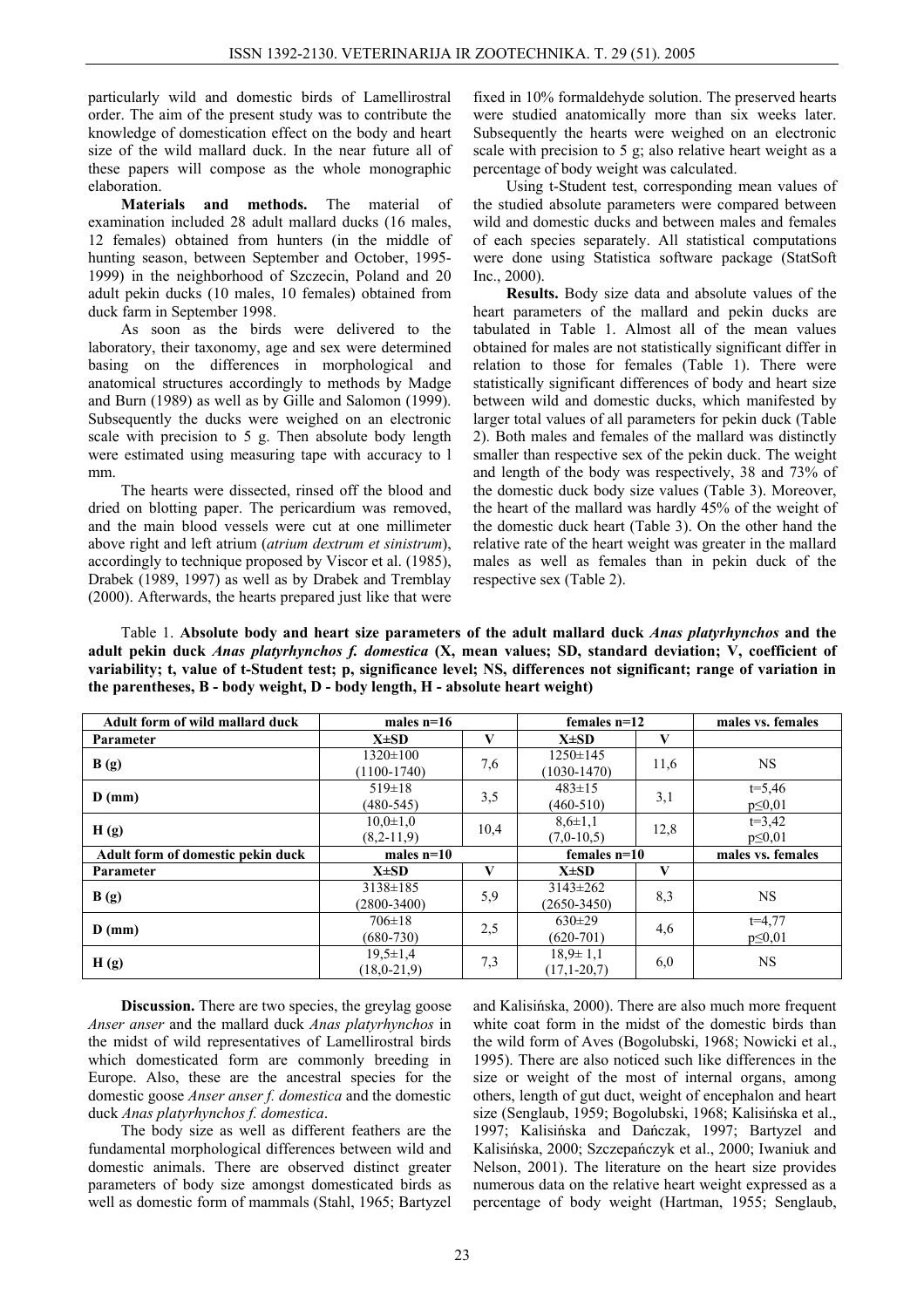1959; Viscor and Fuster, 1987; Kalisińska and Dańczak, 1997; Bartyzel and Kalisińska, 2000). Other indices that characterize relative size of heart or its parts have been published much less often. It has been generally recognized that small size birds have proportionally larger heart and, consequently, larger relative heart weight, as compared with bigger birds (Hartman, 1955; Kalisińska and Dańczak, 1997; Bartyzel and Kalisińska, 2000). That kind of researches which characterizes and compares size of heart and its parts between wild and domestic birds have not been published much often. In Table 4 are tabulated absolute and relative values of heart weight of the domestic geese as well as domestic ducks. The

relative heart weight of the domestic goose constitutes from 0,62% to 0,80% of the body weight. On the other hand that value in the wild form of goose - greylag goose is approximate 0,96%. The heart weight of the domestic pekin duck constitutes from 0,62% to 0,86% of the body weight (average 0,76%). In the wild form of duck mallard duck that value is approximate 0,91% - from 0,74% to 1,09%. Thus the relative indices of heart weight for the domestic goose and duck were respectively 0,25% and 0,15% lower than for the wild form of goose and duck. It should also be stressed that the wild mallard ducks which have lost flying ability have relatively smaller hearts than their progenitors (Senglaub, 1959).

Table 2. **Domestication effect on the absolute body size and on the absolute and relative heart size parameters. Comparison between adult males and females of the mallard** *Anas platyrhynchos* **(Ap) and the domestic pekin ducks** *Anas platyrhynchos f. domestica* **(Apfd); n – number of observations, t - value of t-Student test, p - significance level, B - body weight, D - body length, H - absolute heart weight, H/B - relative heart weight.** 

| <b>Parameter</b> | <b>Adult males</b><br><i>Ap</i> (n=16) vs. <i>Apfd</i> (n=10) | <b>Adult females</b><br>$Ap$ (n=12) vs. <i>Apfd</i> (n=10) |
|------------------|---------------------------------------------------------------|------------------------------------------------------------|
| B                | $t = -23,24$<br>$p \leq 0.01$                                 | $t = -21,40$<br>$p \leq 0.01$                              |
| D                | $t = -25,15$<br>$p \leq 0.01$                                 | $t = -17,56$<br>$p \leq 0.01$                              |
| H                | $t = -19,62$<br>$p \leq 0.01$                                 | $t = -21,52$<br>$p \leq 0.01$                              |
| H/B              | $t = 4,66$<br>$p \leq 0.01$                                   | $t = 2,74$<br>$p \leq 0.05$                                |

Table 3. **Comparison of the absolute body and heart size parameters between the adult mallard** *Anas platyrhynchos* **(Ap) and the domestic pekin ducks** *Anas platyrhynchos f. domestica* **(Apfd).** 

| $Ap/Apfd x 100\%$   | Value $(%)$  |  |  |
|---------------------|--------------|--|--|
| <b>Body weight</b>  | 38           |  |  |
| <b>Body length</b>  | $H^{\prime}$ |  |  |
| <b>Heart weight</b> | 42           |  |  |

Table 4. **Heart size parameters of the adult wild and domestic birds of Lamellirostral order (n - number of observations, B - body weight, H - absolute heart weight, H/B - relative heart weight)** 

| <b>Species of domestic birds</b> | n                        | B(g) | H(g)                     | $H/B$ (%) | Author                       |
|----------------------------------|--------------------------|------|--------------------------|-----------|------------------------------|
| Anser anser f. dom.              | 16                       | 5800 | 35,8                     | 0,62      | Kalisińska and Dańczak, 1994 |
| Anser anser f. dom.              | $\overline{\phantom{a}}$ | 4405 | 35,24                    | 0,80      | <b>Sturky</b> , 1970         |
| Anser anser f. dom.              |                          |      |                          | 0,80      | Salomon, 1993                |
| Anas platyrhynchos f. dom.       | 20                       | 3140 | 19,19                    | 0,62      | Present study                |
| Anas platyrhynchos f. dom.       | 12                       | 2844 | 24,7                     | 0,89      | Hughes et al., 1995          |
| Anas platyrhynchos f. dom.       | $\overline{\phantom{0}}$ |      |                          | 0,80      | Salomon, 1993                |
| Anas platyrhynchos f. dom.       | $\overline{\phantom{0}}$ | 1685 | 12,54                    | 0,74      | <b>Sturky</b> , 1970         |
| Anas platyrhynchos f. dom.       | 6                        | 2094 | 15,70                    | 0,75      | Senglaub, 1959               |
| <b>Species of wild birds</b>     |                          |      |                          |           |                              |
| Anas platyrhynchos               | 13                       | 1120 | 10,50                    | 0,95      | Kalisińska and Dańczak, 1997 |
| Anas platyrhynchos               |                          | 1105 | $\overline{\phantom{0}}$ | 0,80      | Viscor and Fuster, 1987      |
| Anas platyrhynchos               | 11                       | 1087 | 11,91                    | 1,09      | Senglaub, 1959               |
| Anas platyrhynchos (captivity)   | 13                       | 747  | 6,87                     | 0,92      | Senglaub, 1959               |
| Anas platyrhynchos               | 4                        | 1034 | 9,72                     | 0,94      | Hartman, 1955                |